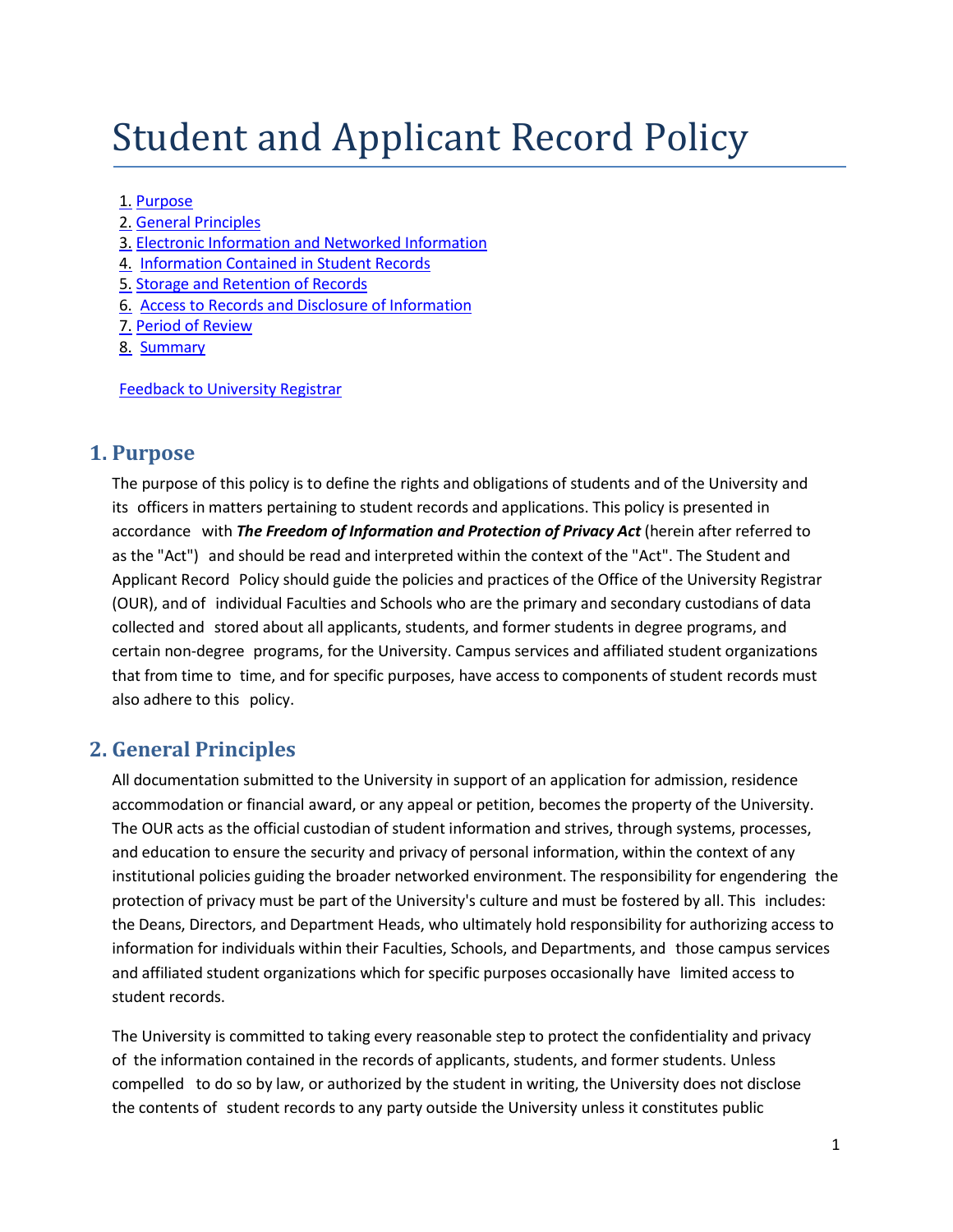information as defined later in this policy statement. Within the University, faculty and staff members are given access to information contained in student records on a NEED-TO-KNOW basis only, that is, if they require the information in order to perform their official duties. Student governments may be given limited student data by OUR for the purpose of communicating with students. Access to student records and disclosure of information is more fully described in Section 6 of this policy statement.

A record of students' academic achievements at the University is preserved indefinitely (see Section 5 below). All other personal information contained in students' files may be disposed of when no longer required in accordance with Queen's University's Record Management Policy<sup>1</sup> and in accordance with the University's Student and Applicant Records' Retention and Disposition Schedules.<sup>2</sup>

## <span id="page-1-0"></span>**3. Electronic Information and Networked Information**

The increasing reliance upon the electronic collection, processing, and distribution of student and applicant information presents new challenges for the protection of privacy. Distributed network access to retrieve and manipulate data through new information systems, such as the PeopleSoft Student information system, may make traditional security restrictions for information access inappropriate. As a result, this imposes a requirement of due diligence upon Deans, Department Heads, and Directors who are responsible for delegating authority to access student records. This responsibility for due diligence also rests upon all authorized users to ensure the appropriate use and protection of confidentiality of student and applicant information. The OUR administers systems security for the PeopleSoft Student information system and provides training and access to change or update electronic student or applicant records, as directed by the head of the Faculty, School, or Department and approved or authorized by the University Registrar.

The growing use and utility of electronic mail (e-mail) and the Internet for communication present some unique opportunities and challenges. Faculty and staff must use electronic forms of communication with sensitivity and due diligence for the protection of students. In all cases, concern for the protection of the privacy of student and applicant information should take priority over administrative efficiency. To encourage and facilitate electronic communication between instructors and their classes, and between the University and students and applicants, secure e-mail distribution mechanisms (such as Listserv) may be used for broadcast or other group communication. Student names and e-mail addresses may be reviewed by the authorized owner of the class or group Listserv distribution list, with the only exception being those who have requested "additional privacy" (see Section 6.1 below).

When communicating with students and applicants, e-mail often provides the most timely and efficient medium for communication, but sensitive and confidential information should not normally be communicated electronically. The medium is not considered secure for the primary reason that it is not always possible to know the source or destination of the communication to an electronic address. In all

 $\overline{\phantom{a}}$ 

<sup>1</sup> <http://www.queensu.ca/accessandprivacy/records-management/policy>

<sup>2</sup> <http://archives.queensu.ca/records-retention-schedules>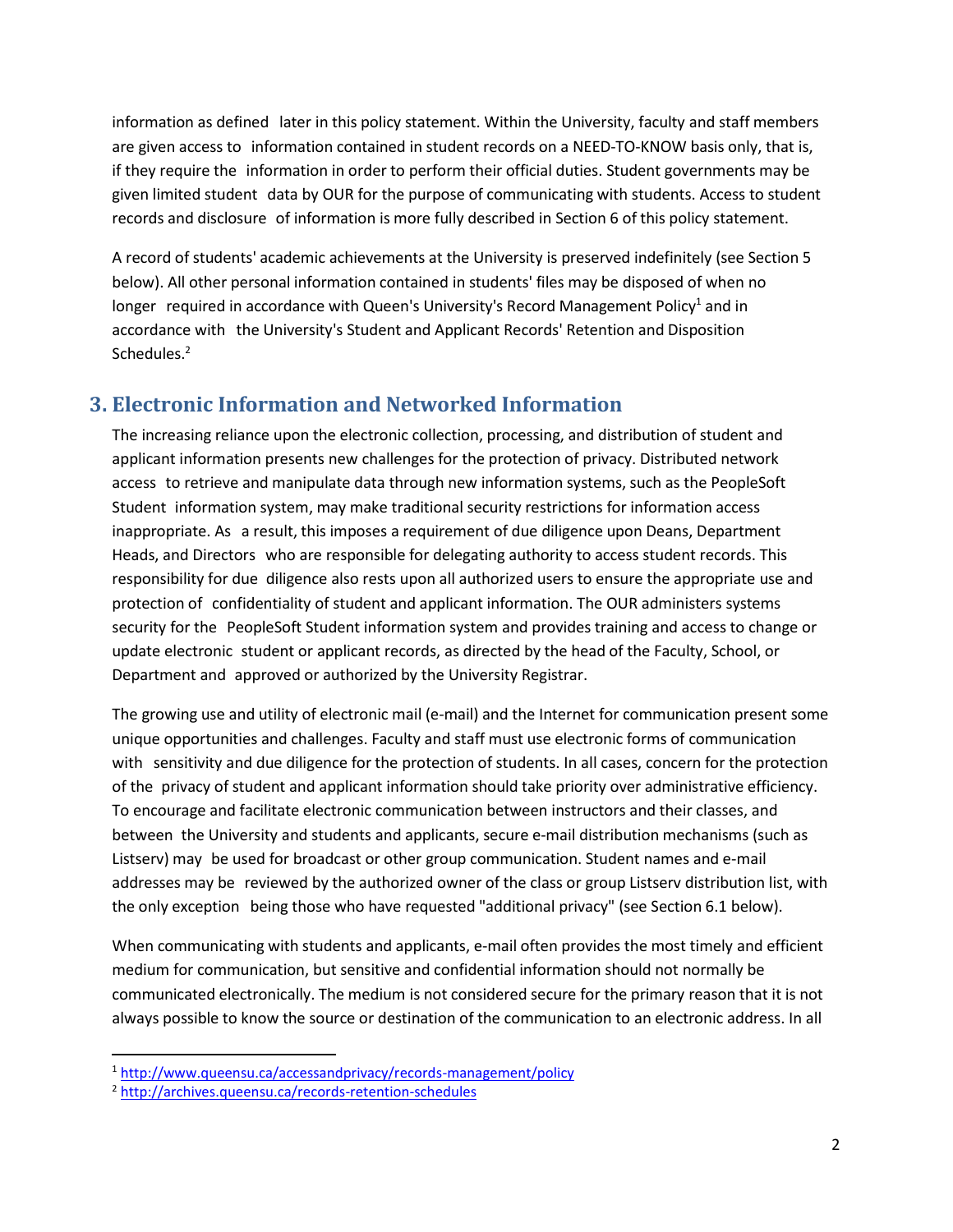cases, authorized University personnel must make a reasonable effort to correctly identify the requester and/or recipient of the information and should attempt to ensure that the medium of communication is secure and appropriate for the circumstances.

Again, it is noted that to facilitate electronic communication with students by authorized University personnel, the Listserv e-mail distribution mechanism is available (as above Section 3).

# <span id="page-2-0"></span>**4. Information Contained in Student Records**

A student's record may consist of all or some of the following:

(a) biographic information (name, address, e-mail address, telephone, date of birth, citizenship, next of kin, social insurance number, student number, photograph, etc.);

(b) basis of admission (application, record of previous studies, letters of recommendation, test results, etc.);

(c) enrolment information (programs of study, dates of attendance, courses taken);

(d) performance information (examination results, narrative evaluations, clinical evaluations, distinctions, sanctions, degrees obtained);

(e) results of petitions and appeals filed by the student;

(f) medical information relevant to a student's academic performance, and provided at the request, or with the consent of the student; and

(g) financial information (charges, payments, awards, debts, etc.)

A student's electronic file includes biographic, academic, and financial information. This includes data such as: name, address(es), student number, social insurance number, other biographic information, basis of admission, degree program and concentration, courses enrolled, transferred credits, rulings, grades, averages and ranks, tuition fees, debts, and scholarships and awards.

As a general principle, the University should collect no more information than it needs, namely, all required student and applicant information, and the minimal amount of additional information required to accomplish a legitimate institutional purpose. The University should be explicit about the purpose for which information is gathered at the time of collection and request authorization to release certain personal information externally where applicable. See the University's [Notice of](http://www.queensu.ca/accessandprivacy/privacy/notice-collection)  [Collection, Use and Disclosure of Student Information.](http://www.queensu.ca/accessandprivacy/privacy/notice-collection)

#### <span id="page-2-1"></span>**5. Storage and Retention of Records**

(a) The University maintains student records in hard copy and electronic form.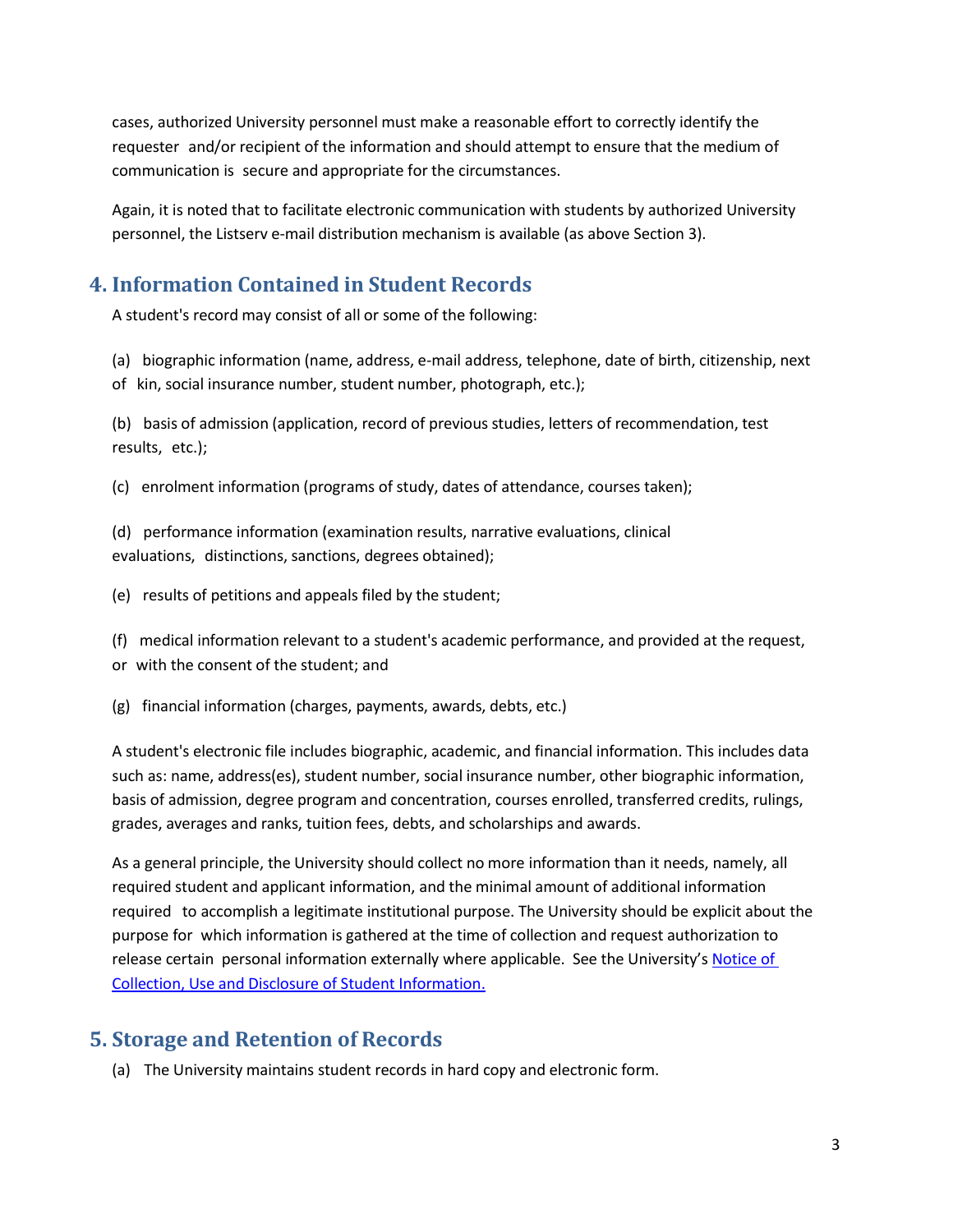(b) Electronic records contain all the information required to monitor the progress and performance of students, produce periodic performance reports, and provide attestations of achievement and official transcripts of academic records. They also form the basis of management information needed for the operation of the University and for enrolment reports and statistical information required by government agencies. All portions of a student's electronic record, which are needed to produce official transcripts, are maintained indefinitely. As such a record is retained on a permanent basis; it must be reviewed periodically, especially at times of upgrade or migration to a new system. Moreover, metadata<sup>3</sup> pertaining to the system itself should be maintained, in hard copy form, in the Archives.

(c) Physical records are retained or disposed of according to the University's Student and Applicant Records' Retention and Disposition Schedules.<sup>4</sup>

# <span id="page-3-0"></span>**6. Access to Records and Disclosure of Information**

#### **6.1** Public Access

 $\overline{a}$ 

Personal information (as defined in Section 2 of the "Act") contained in the student record is disclosed only under circumstances summarized in Sections 42 and 21 of the *[Freedom of Information](http://www.ontario.ca/laws/statute/90f31) and [Protection of Privacy Act](http://www.ontario.ca/laws/statute/90f31)* (the "Act").

The University will disclose a minimum of information about students who have graduated, which is considered to be public information, as follows:

(a) degrees obtained and dates conferred, and in most circumstances,

(b) scholarships and the dates awarded.

Whether a student is currently registered is not considered to be public information, and may not be disclosed except in accordance with Section 42 of the "Act".

Students may request additional privacy for reasons of personal security, for example, if they are being, or are in fear of being, threatened or harassed. All such requests should be directed to the Associate University Registrar, Student Records and Services, and may be supported by the student's academic dean or the Dean of Student Affairs. Students' electronic records on the PS Student Information will be marked so that it is obvious that privacy has been requested and in a manner that limits even authorized use. In those instances where a faculty or staff member needs to know the concealed name to perform official duties, he/she may contact the Associate University Registrar, Student Records and Services. The minimum of public information disclosed, as described above, will not be released for those students who have their records marked as required privacy.

Students with an "additional privacy" flag will continue to be included in class or group Listserv e-

<sup>3</sup> Metadata, or "data on data", includes a system overview, program documentation, record layouts, code books, and any other record that will ensure proper access to, and retrieval of, electronic information. <sup>4</sup> <http://archives.queensu.ca/records-retention-schedules>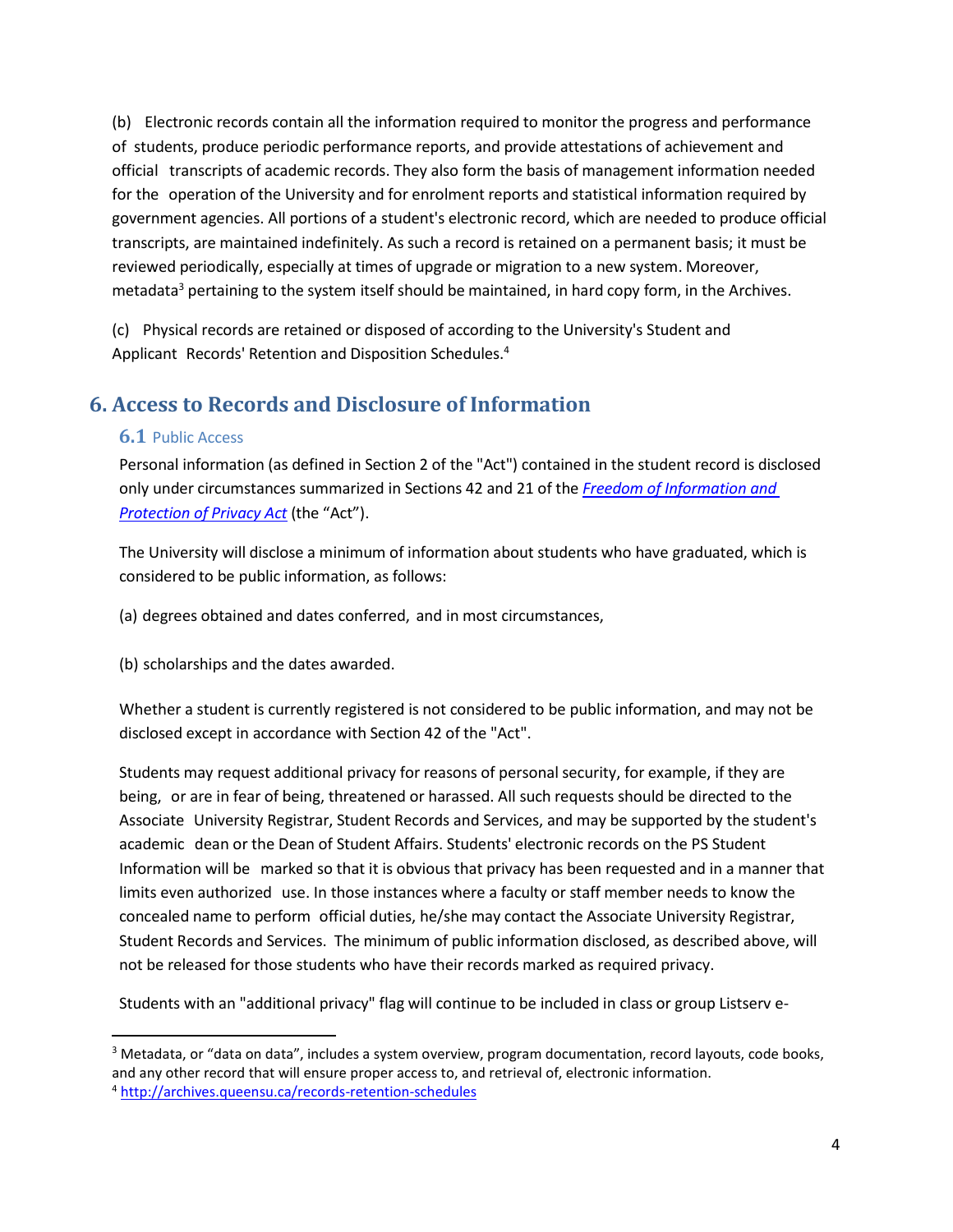mail distribution lists. However, their names and e-mail addresses will be concealed from the authorized user.

In accordance with the "Act", the student number is considered confidential personal information, the disclosure of which constitutes an unjustified invasion of personal privacy. Student numbers and PINs<sup>5</sup>, for example, should not normally be released over the telephone to students<sup>6</sup> unless written authorization to do so is provided. For the purposes of communication and expediency in classes, a four-digit identifier may be used in place of the confidential student number. This can be achieved by dropping the first two digits and the last digit from the student number; in most cases, this should provide a unique identifier. Grades and evaluative comments are also confidential, and instructors should develop a process for returning graded material that does not jeopardize this confidentiality.

#### **6.2** Student Access

l

(a) Students normally have the right to inspect documents contained in their own record; however, the University may refuse to disclose personal information pursuant to Section 49 of the [Freedom of](http://www.ontario.ca/laws/statute/90f31)  [Information and Protection of Privacy Act](http://www.ontario.ca/laws/statute/90f31) (the "Act"), which includes an exemption for "evaluative or opinion material" such as confidential evaluations and letters of reference supplied to the University.

(b) Students have the right to request that erroneous information contained in their record be corrected, and that recipients of any incorrect information be advised of the correction. According to Section 47(2)(b)of the "Act", a student may "require that a statement of disagreement be attached to the information reflecting any correction that was requested but not made".

(c) Registered students have direct access to their electronic record via SOLUS (Student OnLine University System), which contains biographic, academic and financial information. Students wishing to inspect their physical record should make an appointment with an authorized official of the Faculty or School where the record is kept. Student numbers and PINs will not normally be released over the telephone to students, unless written authorization to do so is provided.

(d) Upon formal request to the Office of the University Registrar and payment of a fee, students whose fee account shows no outstanding balance may obtain an official transcript of their record of studies at the University or have copies thereof sent to a third party. Official transcripts will be complete and unabridged. (Transcripts show the scholarships granted, programs of study followed, courses taken, results obtained, and degrees awarded. They may also contain the student's overall standing, promotion comments, disciplinary rulings, and information on awards of distinction.)

(e) Students will not be allowed access to official documents from other institutions, nor will official

 $5$  A "PIN", or Personal Identification Number, is assigned to all students at the time of their first pre-registration, and, in conjunction with their student number, is required for students to access QCARD (Queen's computerized Academic and Registration Database).

<sup>&</sup>lt;sup>6</sup> In other words, students should "self-identify" their own student number.